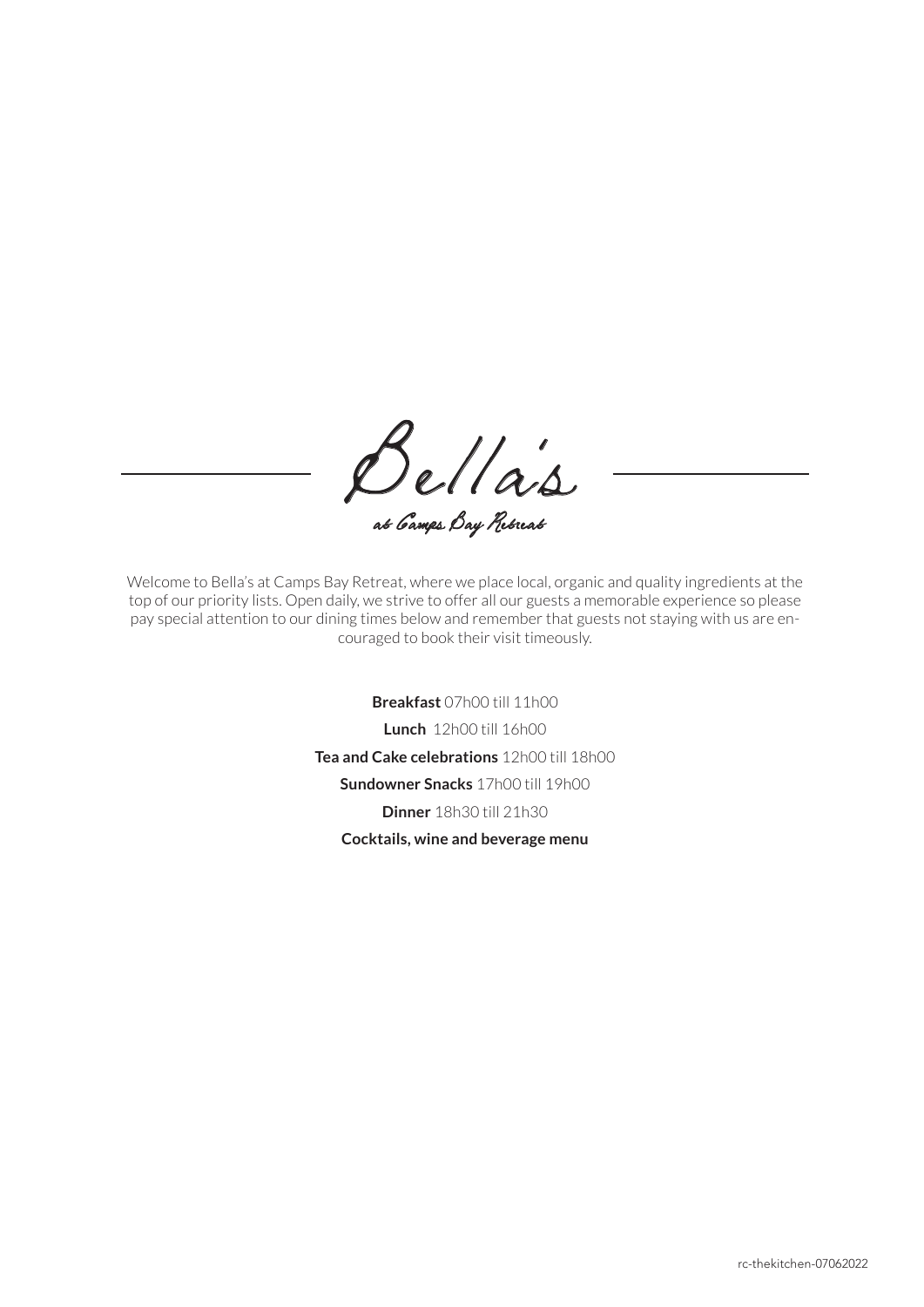Breakfast

Welcome to the most important meal of your day.

For our in house guests, included in your stay is one item from our continental selection as well as an item from the kitchen and 2 drinks per person.

Continental

Homemade nutty muesli, freshly cut fruit and Greek yogurt **R110** Breakfast platter – croissant, charcuterie, cheese, sliced fruit **R135** Muffin of the day with cheese and homemade preserve **R65**

From the kitchen

- with your choice of sour dough or seed loaf bread -

Smashed avocado on toast with rocket and oven roasted tomatoes **R95**

- add a poached egg **R15**

Traditional Hot Breakfast - eggs, bacon, sausage, mushrooms and tomato **R135**

**Omelette** - Smoked Franschhoek trout with crème fraiche **R125** - Crispy pancetta and gruyere with fresh herbs **R125** Buttermilk pancakes with berries and crème fraiche **R105**

Kids

Scrambled eggs and toast **R65** Buttermilk pancake with fresh fruit and syrup **R65**

Drinks

Tea **R28** Filter Coffee **R28** Freshly squeezed juice of the day **R45** Cappuccino or Flat White **R35** Still or Sparkling Water **350ml** R15 750ml **R35**

Make your brekfast more of a celebration and enjoy a Mimosa for only R65. Breakfast Celebration offer limited to 1 Mimosa per person.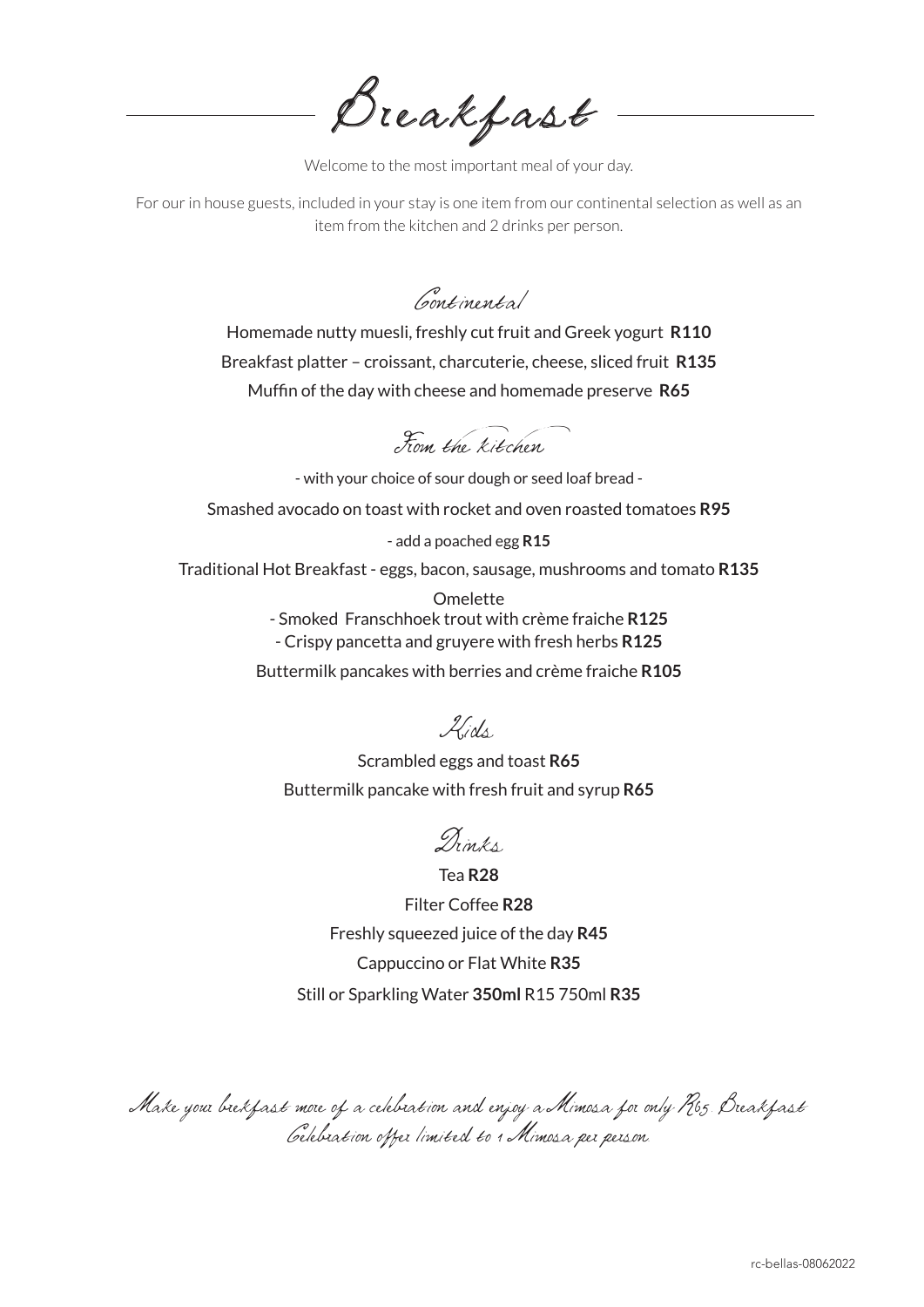Lunch

In-house guests are invited to enjoy their lunch pool side on a lounger or in the restaurant. Those not staying with us, kindly enquire with reception regarding day pass costs and lounger availability if you wish to enjoy the same luxury. Dinners are served by candle light in the restaurant area, exclusively.

Salads and sandwiches

Chicken Caesar salad **R115** – add pancetta **R35** Fior de Latte with tomatoes, basil and avocado **R125** Citrus and trout salad with pickled ginger with an Asian dressing **R160** Club sandwich – pastrami, gherkins, mustard mayo, Emmental and lettuce **R115** Wholegrain mustard, mayonnaise and chicken open sandwich **R105** Hummus, roasted peppers and mushroom open sandwich **R95**

Light meals

Homemade Burger – chicken **R125** beef **R145** or Beyond Beef vegan **R145** Our famous lamb ragu pasta with pappardelle pasta **R215** Traditional fish and chips **R115** Vegan Buddha bowl **R125** – add chicken strips **R40**

Grilled

Chalmar beef sirloin served with peppercorn sauce **R210** Lemon basted chicken kebab with tzatziki **R165** Prawns with lemon butter **R265**

Grilled cauliflower served with a Thai coconut curry sauce and toasted chickpeas **R135**

Sides

Potato chips **R45** Roasted sweet potato with chili sour cream **R55** Tender stem broccoli with sesame seeds **R55**

Desserts

Vanilla panna cotta with lemon and crushed meringue **R55** Vegan Apple and pear crumble served with vegan coconut ice cream **R60** Boozy Tiramisu - an absolute classic **R65**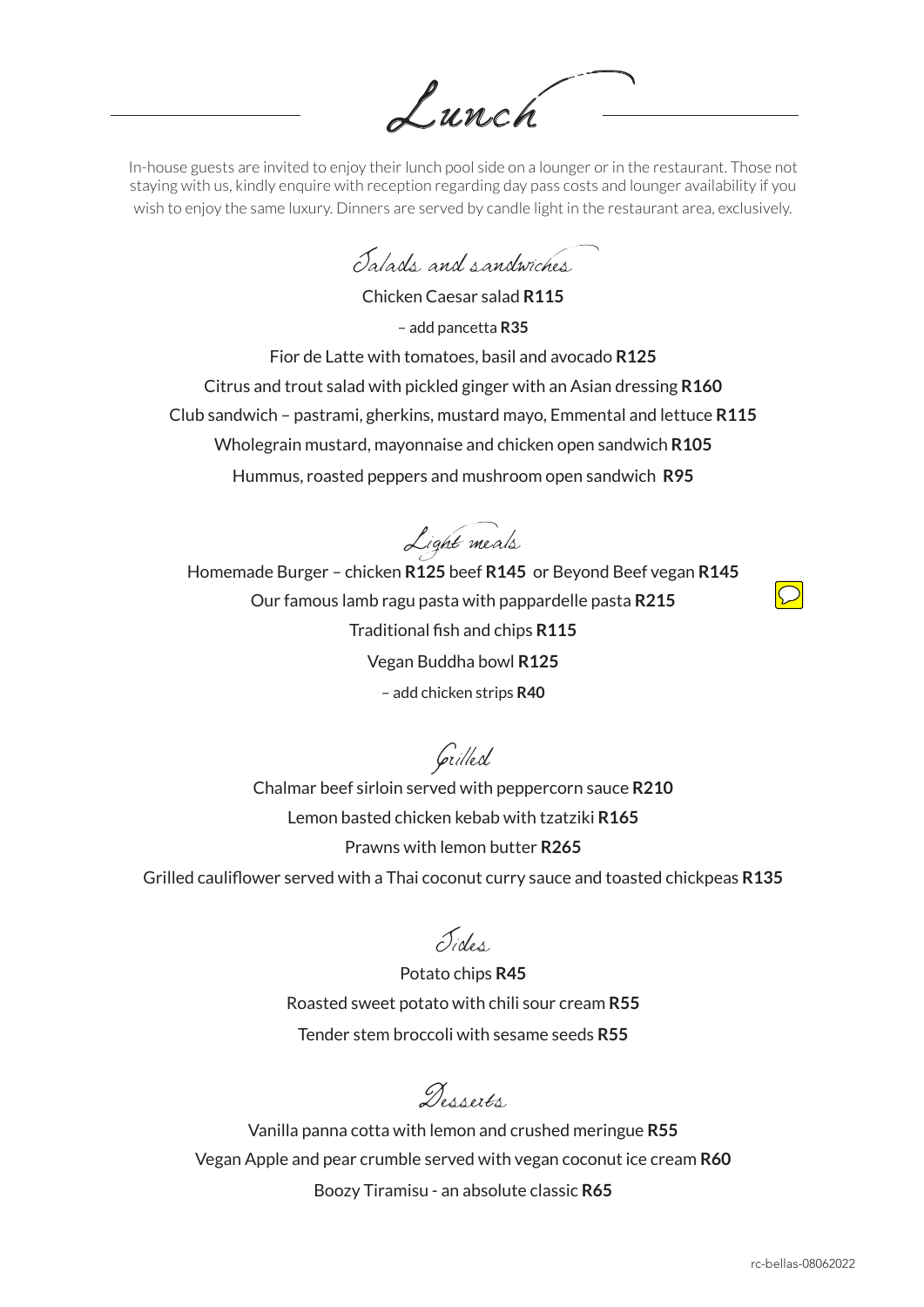Tea and Cake

At Bella's, we love a good celebration, specially one that calls for cake. Why not spend your next special day with us and order one of our speciality cakes. Included in the price is an elegantly set up venue, a hot drink per person and, of course, the cake of your choice.

Some of our speciality cakes available include:

Vanilla sponge cake with raspberry filling and white chocolate ganache | Dark chocolate cake filled with Nutella topped with toasted hazelnuts | Incredibly decadent New York style cheese cake with lemon topping | Carrot and fig cake smothered with cream cheese frosting

Daily Cream Tea

Resident guests are invited to enjoy complimentary scones with jam, cheese and cream daily between 15h00 and 17h00. Served with a hot pot of tea or filter coffee, just let your waiter know when you are ready for your Cream Tea.

For those not staying with us, you are welcome request a Cream Tea booking at **R75** per person.

Sundowners and Snacks

Little titbits, best enjoyed with a drink in hand overlooking our majestic garden and the dark blue Atlantic Ocean.

Snacks

Truffle and parmesan fries **R65**

Biltong **R55**

Droe wors **R55**

Roasted nuts **R50**

Lemon and rosemary infused olives **R45**

Pizza

Margarita (fresh basil, Fior Di Latte, tomato) - **R110** add chorizo **R35**

Avocado, roasted beetroot, roasted garlic, roasted butternut and mushrooms sprinkled with toasted seeds and balsamic glaze **R135**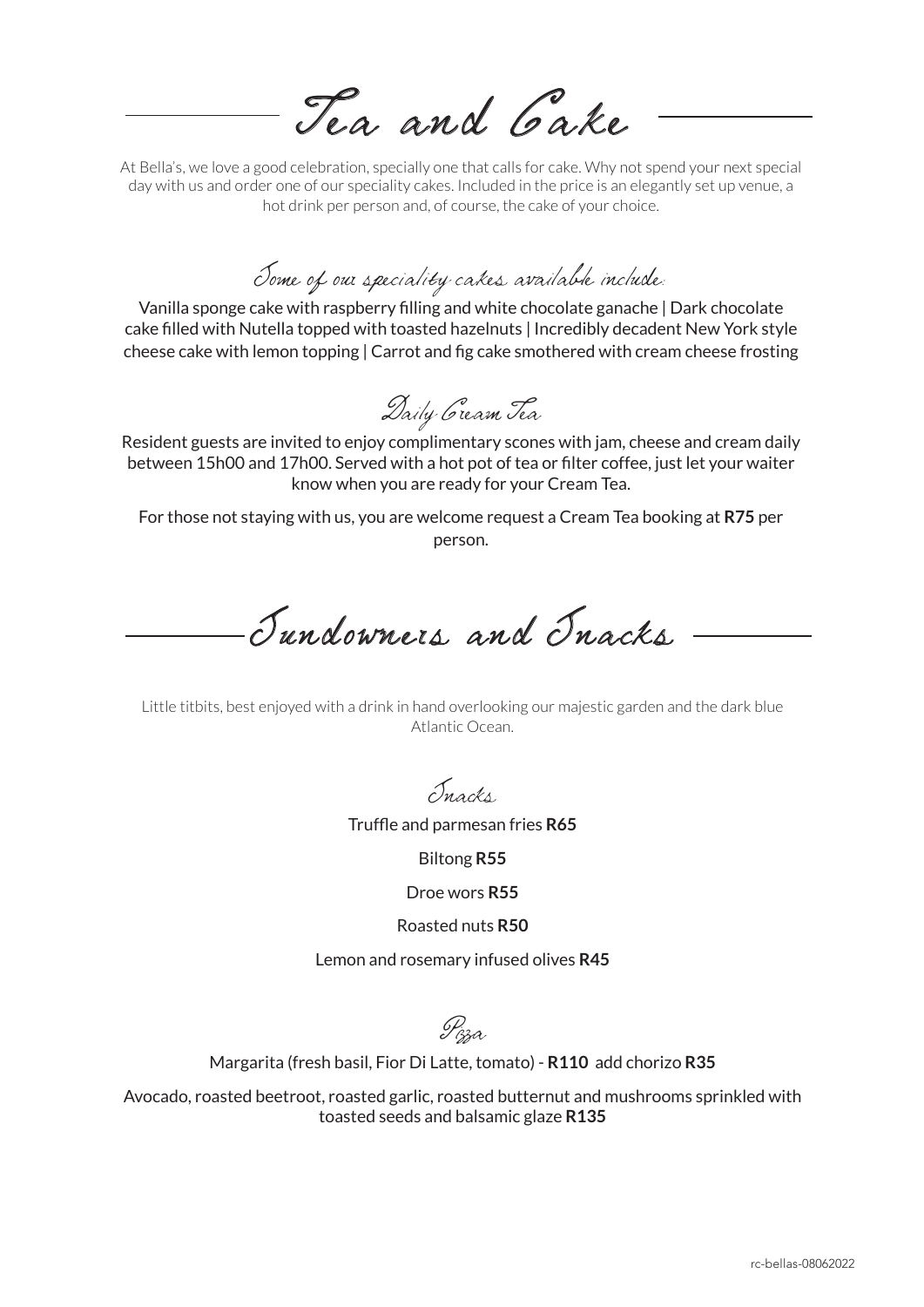Cocktails

Designed by one of the top mixologists in Cape Town, our cocktails are made using fresh, seasonal and top quality produce. Cocktails marked with an \* are available as Mocktails as well.

Margarita

A Mexican classic **R85**

Espresso Martini

Vodka and coffee **R85**

Negroni

Martini Rosso, Campari and gin **R85**

Easy does it\*

Cointreau, grapefruit, mint and Dry Lemon **R85**

Sunset Mule\*

Gin, Aperol, orange, ginger and lime **R85**

Retreat yourself Elderflower and MCC **R85**

Old Fashimed

Whiskey, Bitters and sugar syrup **R85**

Aperol Spritz

Aperol, soda water and MCC **R85**

Mimosa.

MCC and orange juice **R85**

Marmalade Sour

Bourbon, marmalade, lemon and Bitters **R85**

Citrus Sensation\*

Tequila, grapefruit, lime, guava and Bitters **R85**

Wine by the glass

Metode Cap Classique

Graham Beck Brut **R85** Graham Beck Brut Rose **R85**

White Wine

The Valley **R70** A.A Badenhorst Chenin Blanc **R55** Graham Beck Brut **R85** Paserene **R95**

Rose Babylonstoren **R95**

Red Wine

Boschendal Merlot **R85** Springfield Whole Berry Cabernet **R95** Muratie Ronnie Melck Syrah **R105** Buffelsfontein Pinotage R95

rc-bellas-08062022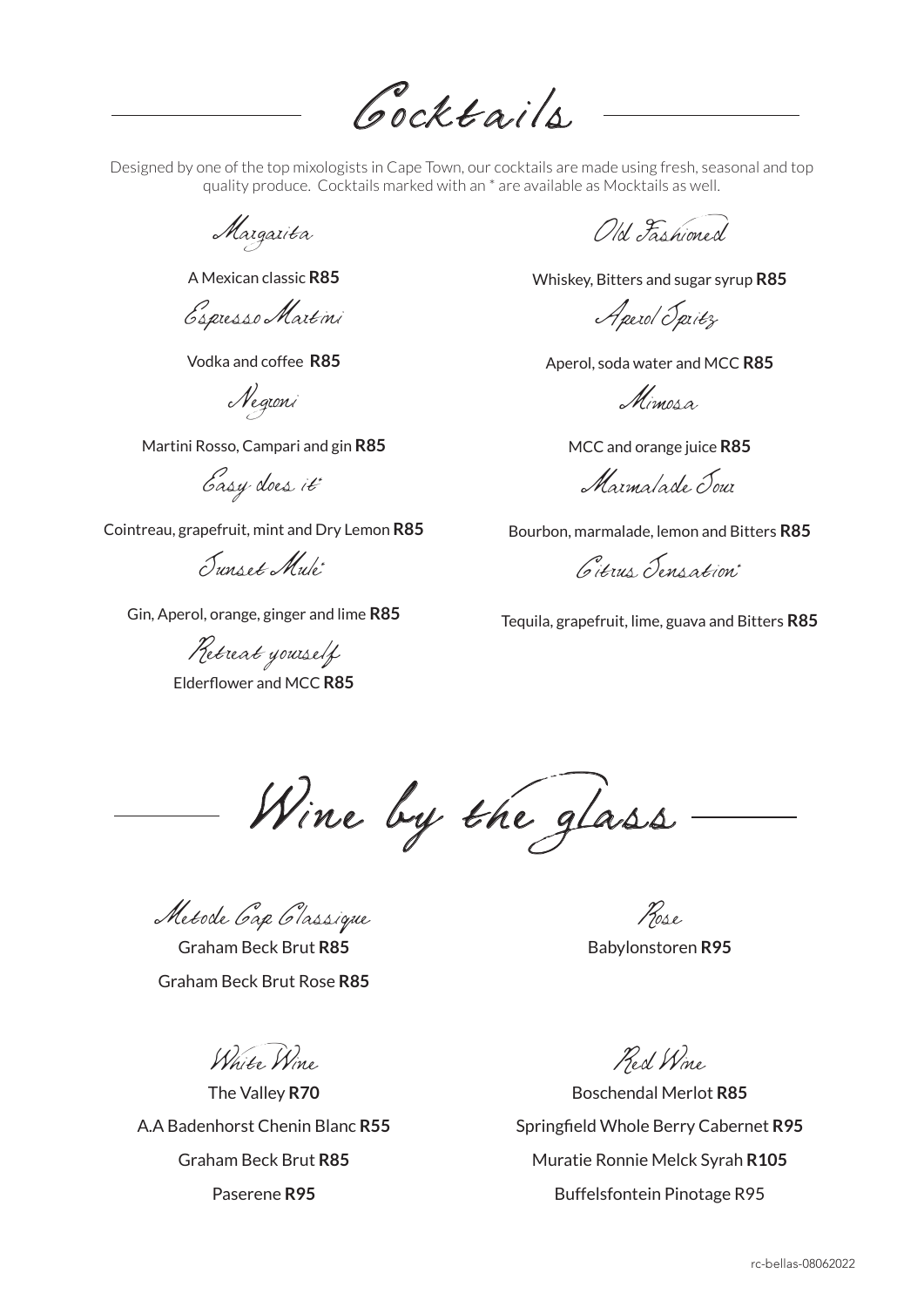Wine

Spoilt with one of the finest wine regions in the world right on our doorstep, we are proud to present some of our favorite local wines.

Metode Cap Classique

Graham Beck Brut **R380** Graham Beck Brut Rose **R380**

Chenin Blanc

Babylonstoren **R230** Mason Road **R210** A.A Badenhorst Secateurs **R230**

Chardonnay

Springfield Wild Yeast **R330** Paserene bright **R290** Newton Johnson **R290**

Champagne

Moet and Chandon Imperial **R1125** Moet and Chandon Rose **R1450**

Sauvignon Blanc

Klein Constantia "KC" **R210** Groote Post Seasalter **R320** The Valley **R260**

Pinot Grigio

Anthonij Rupert Terra Del Capo **R190**

Rose

Babylonstoren Mourvedre **R250** Lievland Liefkoos **R360**

Pinot Noir

Lourensford The Dome **R290** Creation **R450**

Merlot

Muratie Alberta Annemarie **R350** Boschendal 1685 **R320**

Hartenberg **R410**

Cabernet Sauvignon

Springfield Whole Berry **R375** Tokara **R260** Glen Carlou **R360**

Pinotage

Kanonkop **R770** Diemersfontein **R280** Buffelsfontein **R280**

Shiraz

Muratie Ronnie Melck **R375** Babylonstoren **R580** 

Red Blends

Babylonsotren Babel **R340** Nederburg Motorcycle Marvel **R450** Miles Mossop Introduction **R310** Boschkloof **R250**

Dessert Wine

Klein Constantia Vin De Constance **R1900** Muratie Amber Forever **R290**